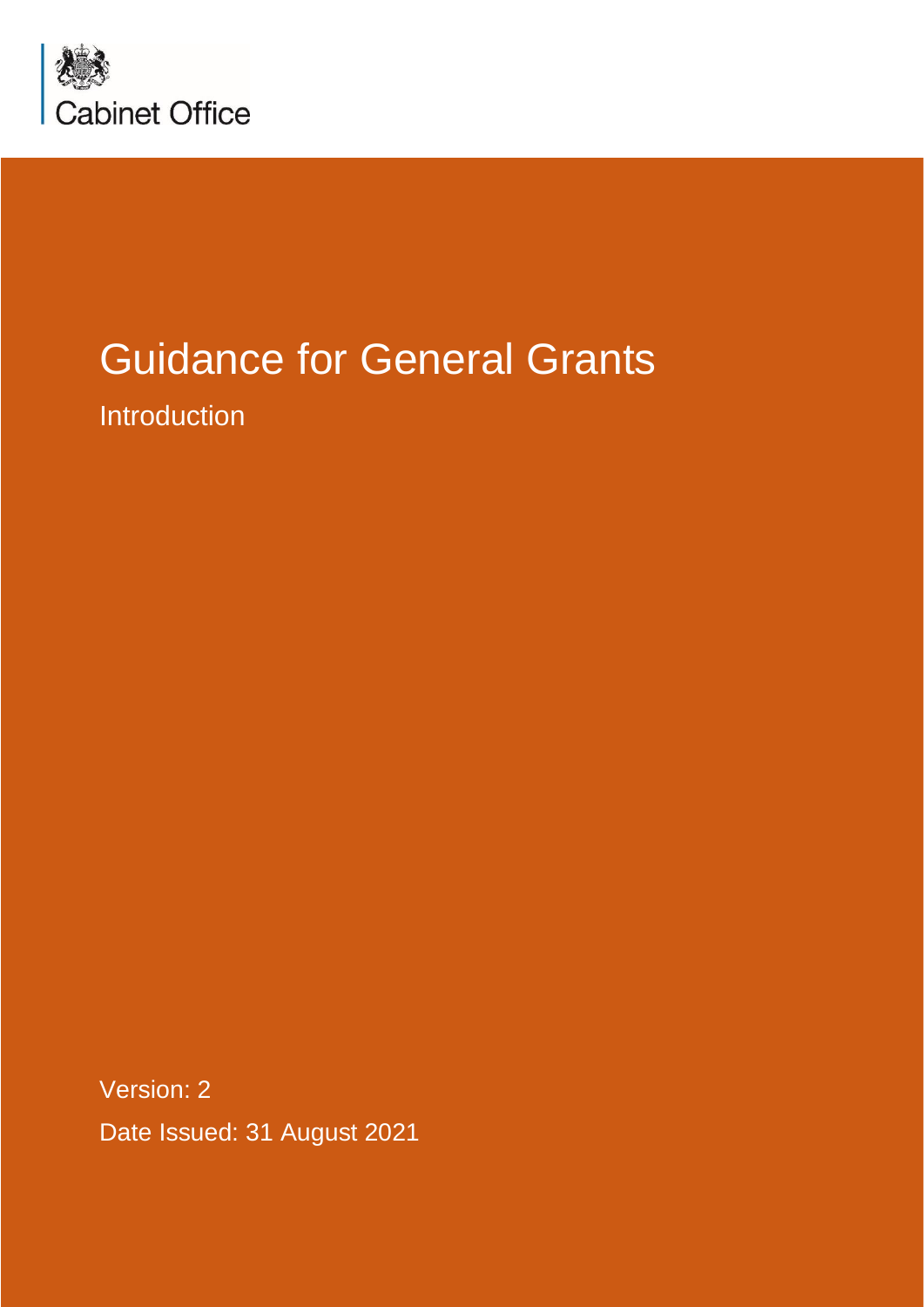#### **Important note**

- ► This guidance applies only to general grants made by departments and their arm's length bodies (ALBs) using Exchequer funding. It does not apply to formula grants or grant in aid. [Managing Public Money](https://www.gov.uk/government/publications/managing-public-money) and local guidance within government grant making organisations is applicable to those categories and minimum requirements may be developed in future.
- ► Organisations' primary concern when administering grants is to have due regard to the Grants Functional Standard (GovS 015) and the key documents referred to within it including [Managing Public Money.](https://www.gov.uk/government/publications/managing-public-money) Nothing in this guidance is intended to contradict or supersede these. Furthermore, this guidance is not intended to be an additional spending control - departments retain accountability for decisions on grants expenditure.
- ► This guidance should be read in conjunction with the wider set of minimum requirements guidance documents (including this introduction). Further information and tools supporting this guidance can be found online through the [grants Centre of](https://gcoe.civilservice.gov.uk/sign-in/)  [Excellence \(CoE\).](https://gcoe.civilservice.gov.uk/sign-in/) It should also be read alongside organisations' internal guidance, where available, which will provide the departmental policy context.
- ► This guidance should be approached on a comply or explain basis. It is important to consider flexibility and proportionality in adhering to the minimum requirements. As such there may be some specific instances where the requirements may not be met in full. In these instances, appropriate justification should be recorded within the business case or equivalent approval documents (see paragraphs 5-8).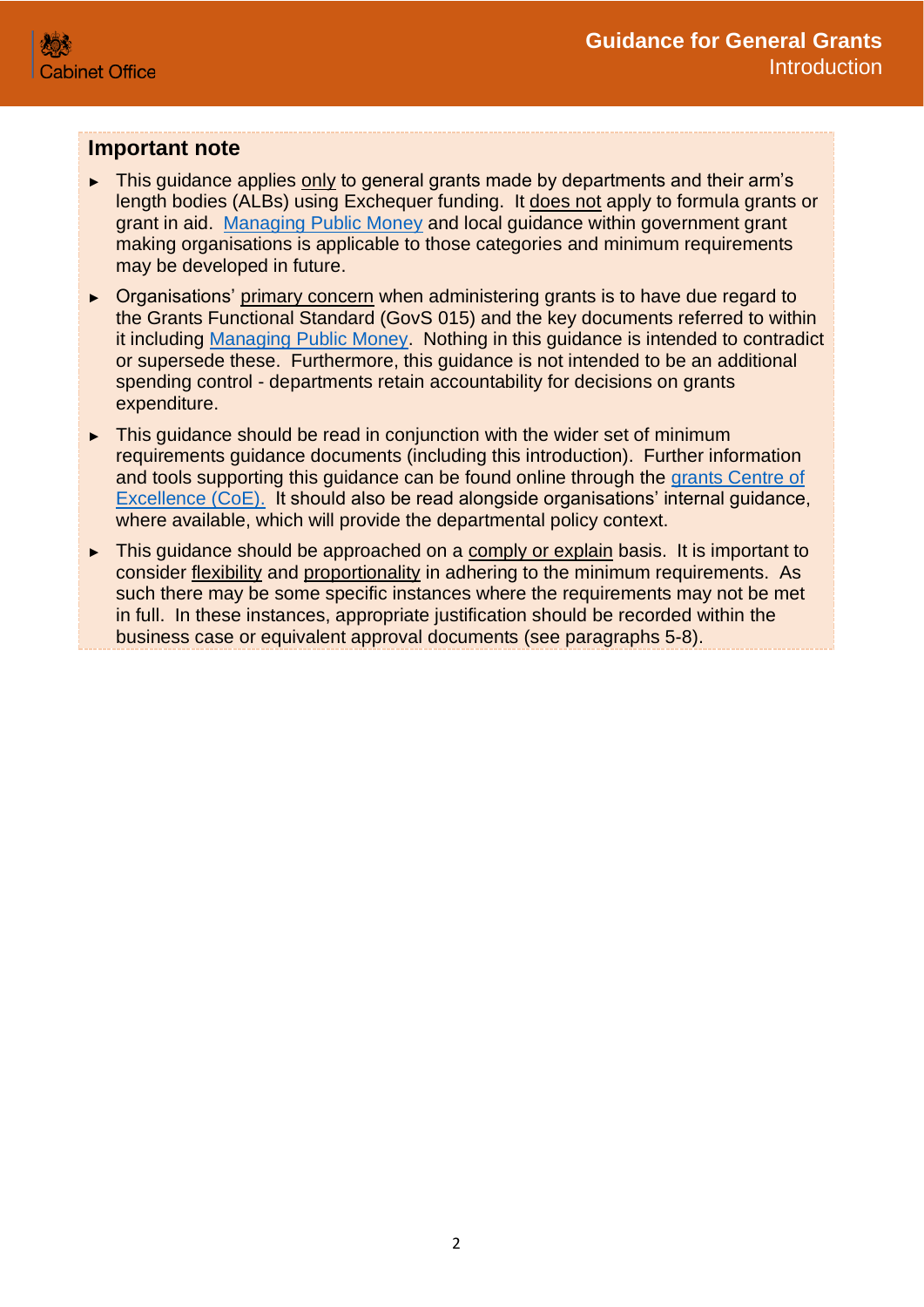## **Contents**

| <b>Introduction</b>                                                                                      | 4  |
|----------------------------------------------------------------------------------------------------------|----|
| The Comply or Explain Principle                                                                          | 4  |
| <b>General Grants: Minimum Requirements</b>                                                              | 5  |
| The Lifecycle for Government General Grants                                                              | 6  |
| Minimum Requirements across the General Grants Lifecycle                                                 | 9  |
| Accountabilities and Responsibilities                                                                    | 9  |
| Application of the Grants Functional Standard and Minimum Requirements for Arm's<br>Length Bodies (ALBs) | 10 |
| <b>Grants Pipeline Control Framework</b>                                                                 | 10 |
| The Public Sector Equality Duty                                                                          | 11 |
| The Government Grants Centre of Excellence (CoE)                                                         | 11 |
| What is the Centre of Excellence?                                                                        | 11 |
| Key benefits:                                                                                            | 11 |
| <b>Additional Priorities</b>                                                                             | 11 |
| <b>Code of Conduct</b>                                                                                   | 11 |
| <b>Government Commercial Function</b>                                                                    | 12 |
| <b>Subsidy Control</b>                                                                                   | 13 |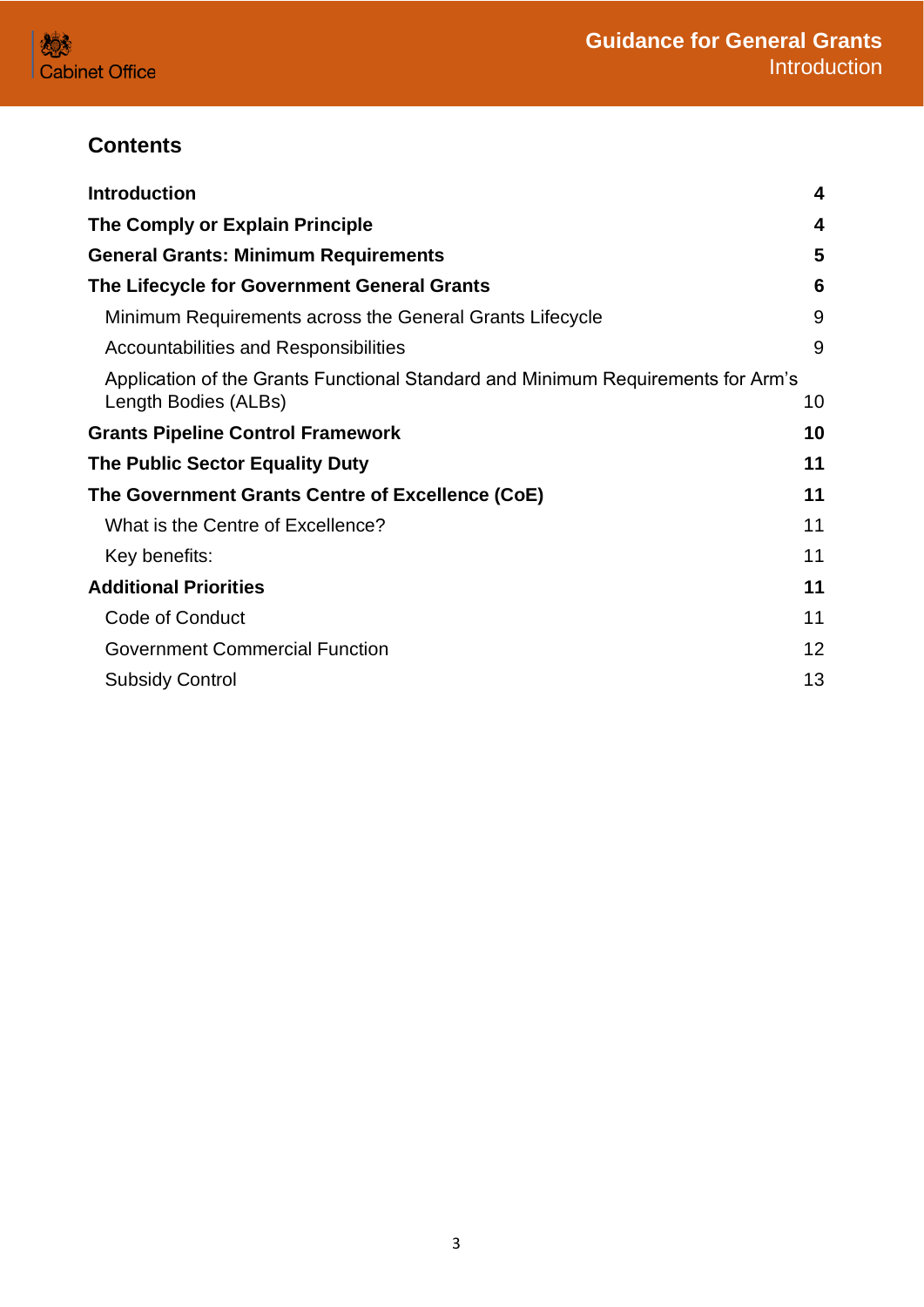## <span id="page-3-0"></span>**Introduction**

- 1. Minimum standards for government general grants (and supporting guidance) were originally published on [GOV.UK](https://www.gov.uk/government/publications/grants-standards) in December 2016. This consisted of ten individual standards covering the end-to-end general grant making process, aimed at describing minimum expectations for the design, development and administration of general grants. In line with the development of government functions, these have been fully incorporated within a single Standard - the [Government Grants Functional Standard](https://www.gov.uk/government/publications/grants-standards)  [\(GovS 015\)](https://www.gov.uk/government/publications/grants-standards) - and supporting minimum requirements, which can be accessed on GOV.UK.
- 2. The minimum standards are now described as minimum requirements of the general grants process, as part of the Grants Functional Standard.
- 3. The Grants Functional Standard is applicable to grants administered by departments and Arm's Length Bodies (ALBs), either wholly or partly, using Exchequer funding. The Grants Functional Standard aims to ensure that departments deliver consistency, regularity and propriety in administering government grant funding.
- 4. This document serves as an introduction to the suite of guidance supporting the ten minimum requirements, and should also be read in conjunction with the Grants Functional Standard. This document provides an overview of:
	- the minimum requirements;
	- an introduction to the six-stage lifecycle of government grants and its interaction with the minimum requirements;
	- how this applies to public bodies;
	- support from the grants Centre of Excellence; and
	- a list of additional priorities.

# <span id="page-3-1"></span>**The Comply or Explain Principle**

- 5. This guidance should be approached on a *comply or explain* basis. In practice this means the organisation developing the grant scheme will demonstrate compliance with the minimum requirements or where that is not possible for specific elements of the requirements, provide a supporting rationale providing justification for any areas of non-compliance, as part of the business case, signed off at an appropriate level within the organisation.
- 6. It is important to consider flexibility and proportionality in adhering to the minimum requirements.
- 7. An example of this use of this principle would include the administration of general grants under Section 31 of the Local Government Act, 2003 (S.31). In these cases, government policy on localism dictates that funding should not be ring fenced, unless explicit approval is given by the MHCLG Secretary of State, therefore, full compliance with some elements of the minimum requirements for general grants will not be possible, such as many of the requirements under minimum requirement six, which covers grant agreements, and minimum requirement eight, which covers performance and monitoring. In these cases, the Ministry for Housing, Communities and Local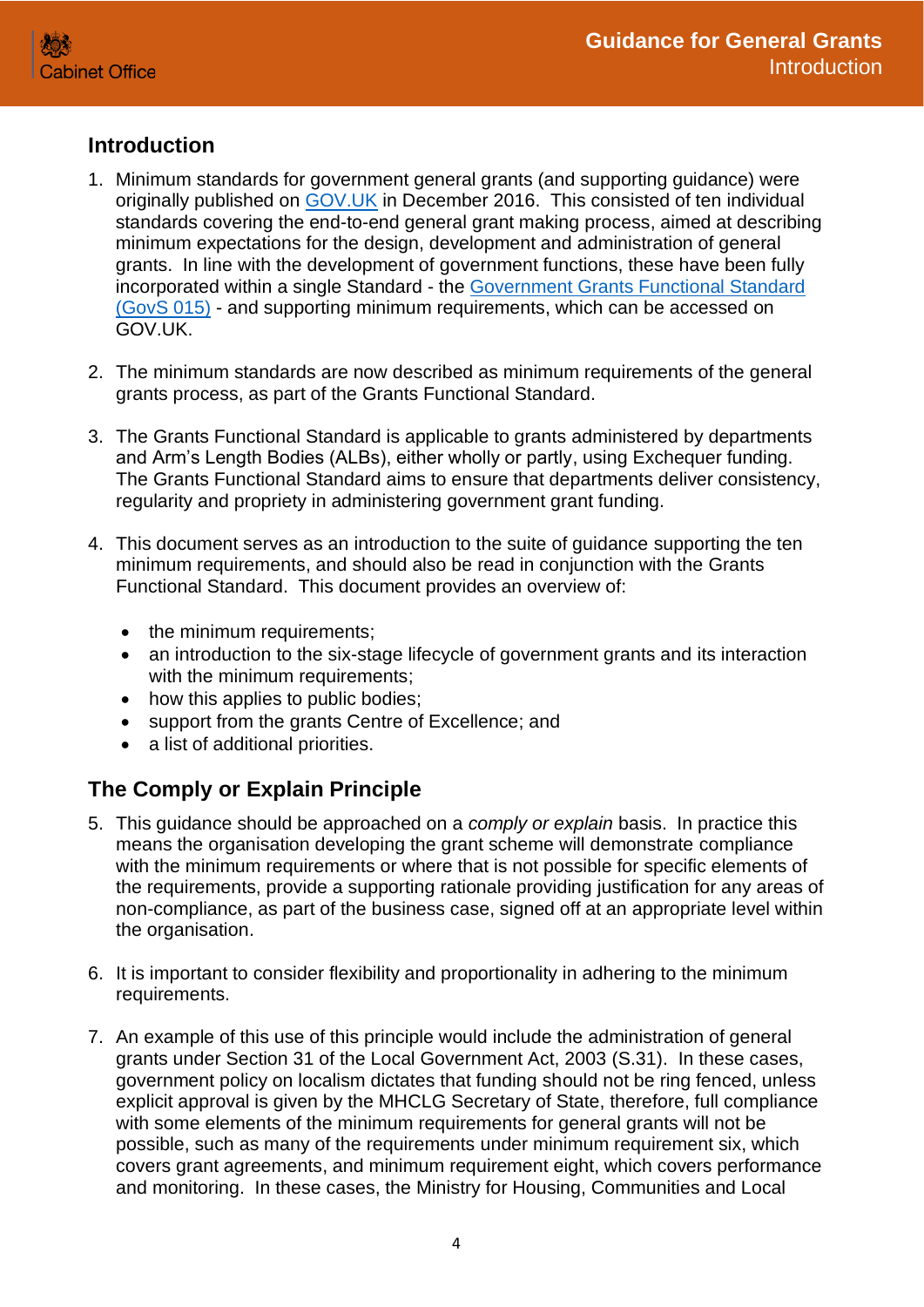Government's (MHCLG) guidance for the administration of S.31 grants should be followed and a case developed to provide a rationale for any elements of the minimum requirements, with which compliance cannot be achieved. This should be recorded in the business case. For S.31 grant schemes, many elements of the minimum requirements will still be applicable, such as:

- uploading data to the Government Grants Information System (GGIS);
- complying with governance and approvals for the scheme level business case;
- undertaking a fraud risk assessment at scheme level; and
- ensuring clear guidance is provided to the recipients.
- 8. For clarity, the Grants Functional Standard, which covers the structure of the Function in grant making organisations, remains fully applicable to these schemes.

#### <span id="page-4-0"></span>**General Grants: Minimum Requirements**

9. The ten minimum requirements are listed below, with further detailed guidance for each minimum requirement hosted alongside this document, on GOV.UK.

| <b>MR</b>      | <b>Minimum Requirement</b>                       | <b>Description</b>                                                                                                                                                                                                                                                                                           |  |  |
|----------------|--------------------------------------------------|--------------------------------------------------------------------------------------------------------------------------------------------------------------------------------------------------------------------------------------------------------------------------------------------------------------|--|--|
| 1              | <b>Senior officer responsible</b><br>for a grant | All government grants shall have a named senior officer<br>responsible for a grant with clearly defined<br>responsibilities throughout the lifetime of the grant. Note:<br>this role is often referred to in departments as the senior<br>responsible owner (SRO).                                           |  |  |
| $\overline{2}$ | <b>Approvals and data</b><br>capture             | Departments shall ensure they have a robust grants<br>approval process to approve spend over £100,000, and<br>that details of all current grant schemes and awards are<br>available on the Government Grants Information<br>System (GGIS).                                                                   |  |  |
| 3              | <b>Complex grants advice</b><br><b>panel</b>     | Complex government grants, including those that are<br>high risk, novel, contentious or repercussive, as well as<br>those undergoing a step change in scope or funding,<br>should be considered for submission to the Complex<br><b>Grants Advice Panel for scrutiny and advice from</b><br>subject experts. |  |  |
| $\overline{4}$ | <b>Business case</b><br>development              | A robust business case, proportionate to the level of<br>expenditure and risk, shall be developed for all<br>government grants. This should be scrutinised and<br>approved in stages, as part of grants approval process, in<br>line with the guidance in Managing Public Money.                             |  |  |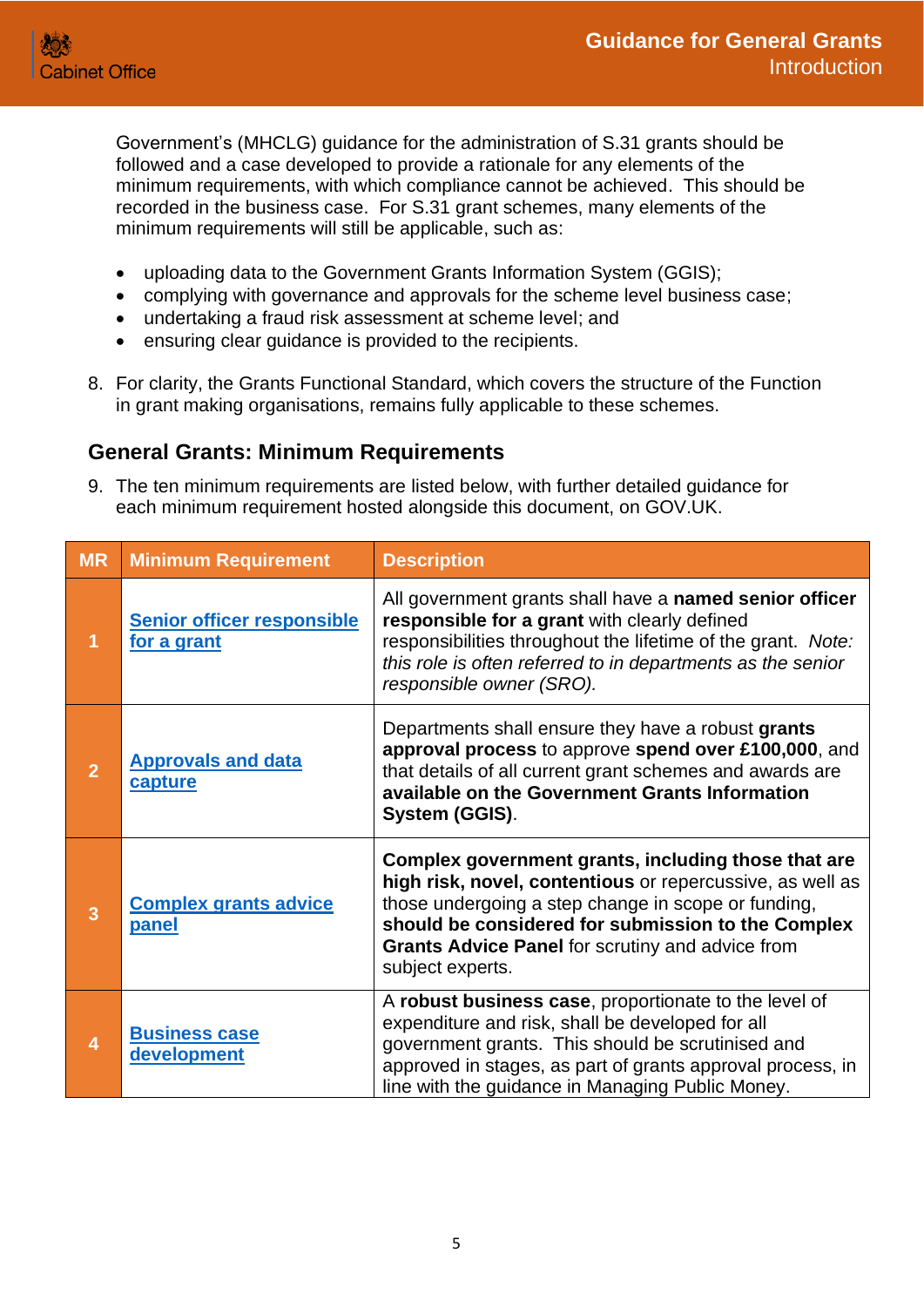| 5              | <b>Competition for funding</b>                | Government grants should be competed by default;<br>exceptions may be approved where competition would<br>not be appropriate. Detailed supporting evidence for any<br>direct award decision should be provided in the approved<br>business case.                                                                                    |
|----------------|-----------------------------------------------|-------------------------------------------------------------------------------------------------------------------------------------------------------------------------------------------------------------------------------------------------------------------------------------------------------------------------------------|
| 6              | <b>Grant agreements</b>                       | All government grants shall be awarded through robust<br>grant agreements, proportionate to the value of the grant<br>and which reflect the Grants Functional Standard for<br>government grants, in line with guidance in Managing<br>Public Money. All government grant agreements shall<br>include terms of eligible expenditure. |
| $\overline{7}$ | <b>Risk, Controls and</b><br><b>Assurance</b> | All government grants should be managed within an<br>effective and proportionate control framework, including<br>being subject to timely and proportionate due<br>diligence, assurance and fraud risk assessment.                                                                                                                   |
| 8              | <b>Performance and</b><br>monitoring          | All government grants should have outcomes agreed<br>and longer-term outcomes defined, wherever possible,<br>to enable active performance management, including<br>regular reviews and adjustments where deemed<br>necessary.                                                                                                       |
| 9              | <b>Annual review and</b><br>reconciliation    | All government grants should be reviewed annually at a<br>minimum with a focus on financial reconciliation, taking<br>into account delivery across the period, resulting in a<br>decision to continue, discontinue or amend funding.                                                                                                |
| 10             | <b>Training</b>                               | All those involved in the development and administration<br>of grant awards should undertake core training in grant<br>management best practice.                                                                                                                                                                                    |

## <span id="page-5-0"></span>**The Lifecycle for Government General Grants**

- 10.The accepted lifecycle through which general grants are managed consists of six main steps - from design and development to final evaluation. These steps are outlined below, with some further detail on sub-processes. The lifecycle and process for grant-in-aid is covered in detail within the Grants Functional Standard.
- 11.The six-step lifecycle is designed to be applicable to all general grant schemes, across varying policy objectives, and is enabled by:
	- departments' individual governance models;
	- the capacity and capability of grant administration teams; and
	- use of technology and insight from data sources such as the Government Grants Information System(GGIS) and any relevant documentation available from the grants Centre of Excellence.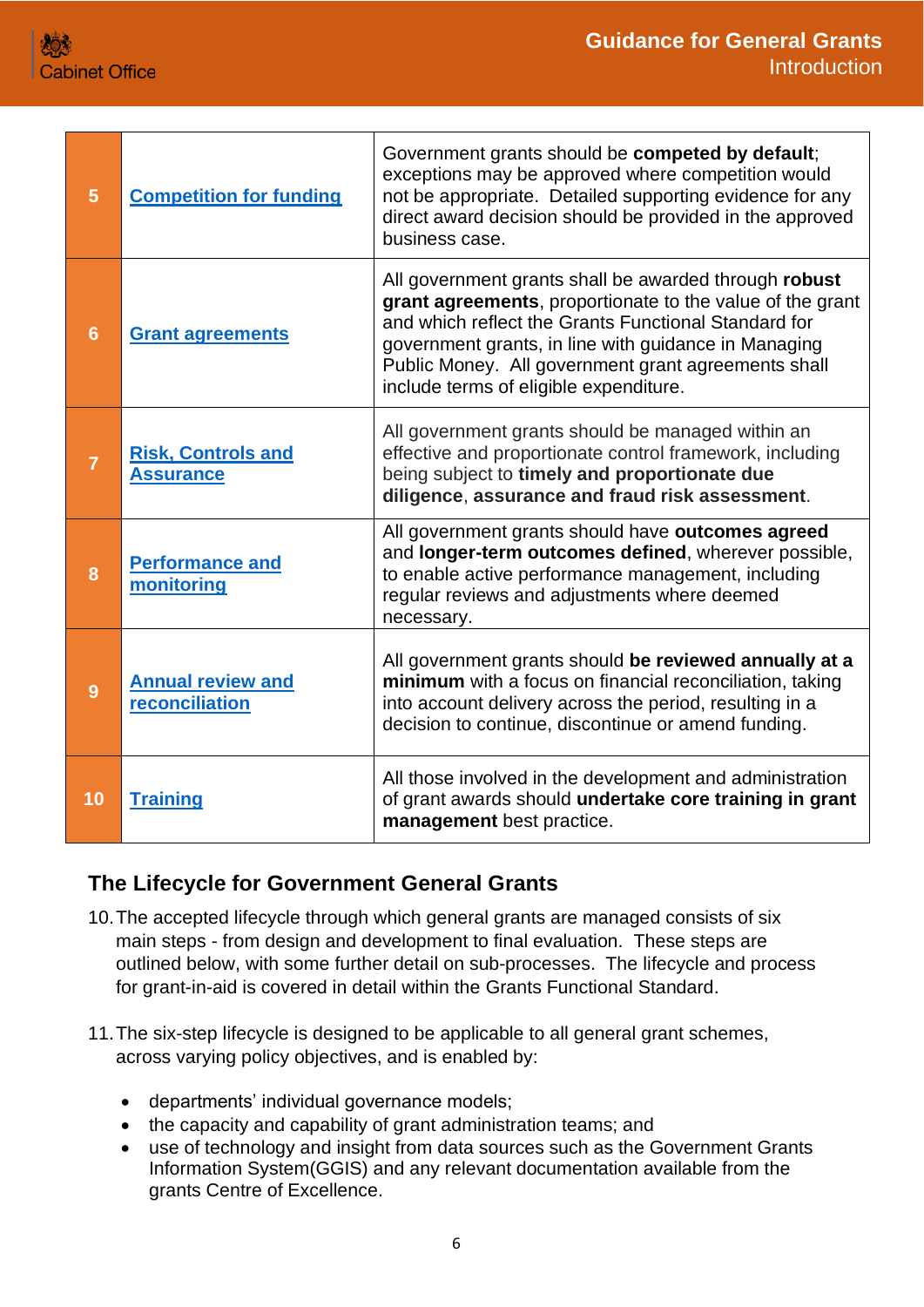## **Lifecycle overview**

| Design and                                                                                                                                                                                                                                                                                                                                   | <b>Market</b>                                                                                                                                                                                                                                                                                                                 | <b>Application</b>                                                                                                                                                                                                                                                                                                              | <b>Award</b>                                                                                                                                                                                                                                                                                                                                                                                             | Performance                                                                                                                                                                                                                                                                | <b>Final</b>                                                                                                                                                                                                                                                                                                                                                                                                            |
|----------------------------------------------------------------------------------------------------------------------------------------------------------------------------------------------------------------------------------------------------------------------------------------------------------------------------------------------|-------------------------------------------------------------------------------------------------------------------------------------------------------------------------------------------------------------------------------------------------------------------------------------------------------------------------------|---------------------------------------------------------------------------------------------------------------------------------------------------------------------------------------------------------------------------------------------------------------------------------------------------------------------------------|----------------------------------------------------------------------------------------------------------------------------------------------------------------------------------------------------------------------------------------------------------------------------------------------------------------------------------------------------------------------------------------------------------|----------------------------------------------------------------------------------------------------------------------------------------------------------------------------------------------------------------------------------------------------------------------------|-------------------------------------------------------------------------------------------------------------------------------------------------------------------------------------------------------------------------------------------------------------------------------------------------------------------------------------------------------------------------------------------------------------------------|
| Development                                                                                                                                                                                                                                                                                                                                  | <b>Engagement</b>                                                                                                                                                                                                                                                                                                             | <b>Assessment</b>                                                                                                                                                                                                                                                                                                               |                                                                                                                                                                                                                                                                                                                                                                                                          | <b>Monitoring</b>                                                                                                                                                                                                                                                          | <b>Evaluation</b>                                                                                                                                                                                                                                                                                                                                                                                                       |
| Identify and research<br>the requirement<br>Conduct early options<br>(including funding<br>mechanism) and risk<br>analysis<br>Determine the<br>appropriate grant<br>type<br>Develop the strategic<br>business case<br>Secure business<br>case and efficiency<br>controls<br>Consult the Complex<br><b>Grants Advice Panel</b><br>if relevant | Conduct pre-market<br>engagement<br>Refine the business<br>$\bullet$<br>case<br>• Prepare the delivery<br>plan & sourcing<br>strategy<br>Prepare the<br>requirement.<br>application and<br>evaluation strategy<br>documents<br>Advertise the<br>competition (if<br>applicable) and<br>respond to questions<br>from applicants | Evaluate applications<br>received<br>Send 'award in<br>principle' and<br>rejection letters<br>Start drafting<br>supporting<br>documents e.g. grant<br>management plan,<br>performance<br>management record<br>Complete due-<br>diligence/risk<br>assessment on<br>favoured applicants<br>Secure approvals to<br>award the grant | Finalise grant funding<br>agreements<br>Finalise key<br>$\bullet$<br>performance<br>indicators (KPIs),<br>monitoring<br>requirements and<br>management<br>information<br>Finalise supporting<br>documents e.g. grant<br>management plan and<br>performance<br>management record<br>Create the grant<br>٠<br>record in GGIS with<br>full and accurate data<br>capture<br>Review/update risk<br>assessment | Set up performance<br>monitoring processes<br>Conduct regular<br>reviews of<br>performance<br>monitoring risk<br>Maintain and keep up<br>to date all data on<br><b>GGIS</b><br>Take action to<br>resolve issues<br>Conduct fraud and<br>financial sustainability<br>checks | Prepare to re-<br>٠<br>administer, renew or<br>close grant<br>Receive or draft<br>evaluation report<br>Complete financial<br>$\bullet$<br>reconciliation<br>Complete evaluation &<br>٠<br>record<br>outputs/outcomes<br>achieved<br>Discuss & share<br>$\bullet$<br>lessons learnt and good<br>practice<br>Conduct closure actions<br>and retain documents<br>Ensure evaluation<br>information is inputted<br>onto GGIS |

## **Lifecycle steps for Government General Grants**

|                | <b>Steps</b>                       | <b>Description</b>                                                                                                                                                                                                                                                                                                                                                                                                                                                                                                                                                                                                                                                                                                                                                                           |
|----------------|------------------------------------|----------------------------------------------------------------------------------------------------------------------------------------------------------------------------------------------------------------------------------------------------------------------------------------------------------------------------------------------------------------------------------------------------------------------------------------------------------------------------------------------------------------------------------------------------------------------------------------------------------------------------------------------------------------------------------------------------------------------------------------------------------------------------------------------|
| 1              | Design and<br><b>Development</b>   | During the design and development stage, policy proposals are<br>considered, external consultation can be sought (more information on<br>early market engagement is in Minimum Requirement Two -<br>Approvals and Data Capture) and the strategic business case for a<br>grant is developed and approved. This initial stage requires grant-<br>makers to critically assess whether the proposal should progress,<br>based on a rigorous assessment of value for money and risk. When<br>grant schemes are well designed from the very beginning, with input<br>from appropriate subject matter experts such as policy, finance,<br>commercial, legal, value for money can be achieved and the potential<br>for losses through fraud and error mitigated, throughout the grant<br>lifecycle. |
| $\overline{2}$ | <b>Market</b><br><b>Engagement</b> | This stage of the lifecycle serves to identify a potential pool of<br>applicants, as well as ensuring that the grant is publicised and the<br>opportunity is made available to appropriate organisations. This<br>leads to healthy and appropriate competition for funding, delivering<br>cost effective outcomes. The benefits of appropriate competition<br>have been clearly proven to outweigh the costs of competition and<br>should be supported throughout the grant making process. If a grant<br>scheme requires significant collaboration or market creation, consider<br>the use of a challenge fund to drive appropriate engagement (more<br>detail on challenge funds is in Minimum Requirement Five -<br><b>Competition for Funding).</b>                                      |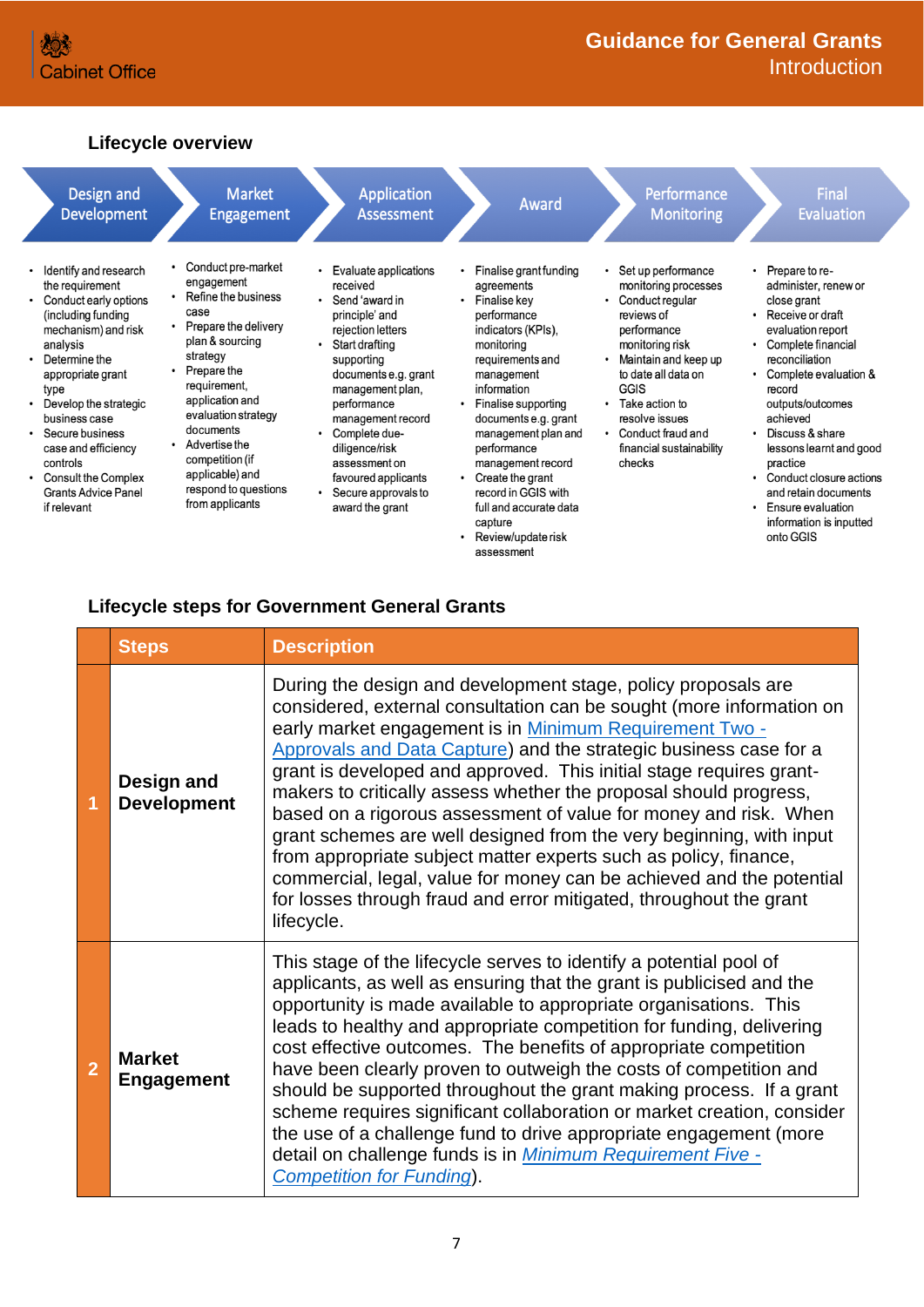| 3 | <b>Application</b><br><b>Assessment</b> | Pre-award, departments will review grant applications, and undertake<br>initial due diligence checks to inform award decisions (more<br>information is in Minimum Requirement Seven - Due Diligence and<br>Fraud Risk). Weaknesses in the application assessment may result<br>in a significant risk of fraud and loss to departments. At this stage in<br>the process, the development of a formal pre-qualification<br>questionnaire (PQQ) should be considered, which can be used to test<br>against an exhaustive list of risk indicators and will help to ensure<br>consistency in practice. An effective assessment model will help<br>result in awards being made to appropriate recipients. The<br>assessment will also enable the identification of riskier awards, so<br>steps can be taken to manage that risk appropriately, for example,<br>through monitoring and validation, throughout the grant-lifecycle. |
|---|-----------------------------------------|-----------------------------------------------------------------------------------------------------------------------------------------------------------------------------------------------------------------------------------------------------------------------------------------------------------------------------------------------------------------------------------------------------------------------------------------------------------------------------------------------------------------------------------------------------------------------------------------------------------------------------------------------------------------------------------------------------------------------------------------------------------------------------------------------------------------------------------------------------------------------------------------------------------------------------|
| 4 | <b>Award</b>                            | The award stage is critical because the grant agreement and<br>performance measures, which will govern delivery, are agreed<br>between both parties. These should be based on the work done at<br>the business case stage and should ensure above all that the grant is<br>used as intended. Performance and financial monitoring and<br>validation requirements and responsibilities, including legal<br>expectations, should be outlined clearly in the grant agreement to<br>provide the tools for effective grant management. The grant<br>agreement should provide the tools, through setting and agreeing<br>clear expectations at the outset, to hold the grant recipient to account<br>for the delivery of milestones and outcomes.                                                                                                                                                                                 |
| 5 | <b>Performance</b><br><b>Monitoring</b> | Throughout the performance monitoring stage, regular reviews of<br>agreed performance measures and expenditure shall be conducted,<br>in line with the terms of the grant agreement, and action taken to<br>address any concerns identified. By actively monitoring delivery,<br>departments can: monitor payments versus expenditure, detect fraud,<br>track if the grant is achieving its intended outcomes, and provide<br>assurance that expenditure is within the eligible expenditure terms<br>outlined in the grant agreement.                                                                                                                                                                                                                                                                                                                                                                                       |
| 6 | <b>Final</b><br><b>Evaluation</b>       | The evaluation model, including costs, should be developed and<br>agreed at the design and development stage, with input from<br>specialists such as Social Researchers, Statisticians and Economists.<br>The evaluation should run throughout the delivery period, with the<br>intention of the assuring that the grant has achieved its desired<br>outcomes and to assess the impact. An evaluation of delivery, which<br>is proportionate to the scheme in terms of scope and costs, should be<br>undertaken for all grant schemes, with lessons learnt captured and<br>shared to inform future interventions across government.                                                                                                                                                                                                                                                                                         |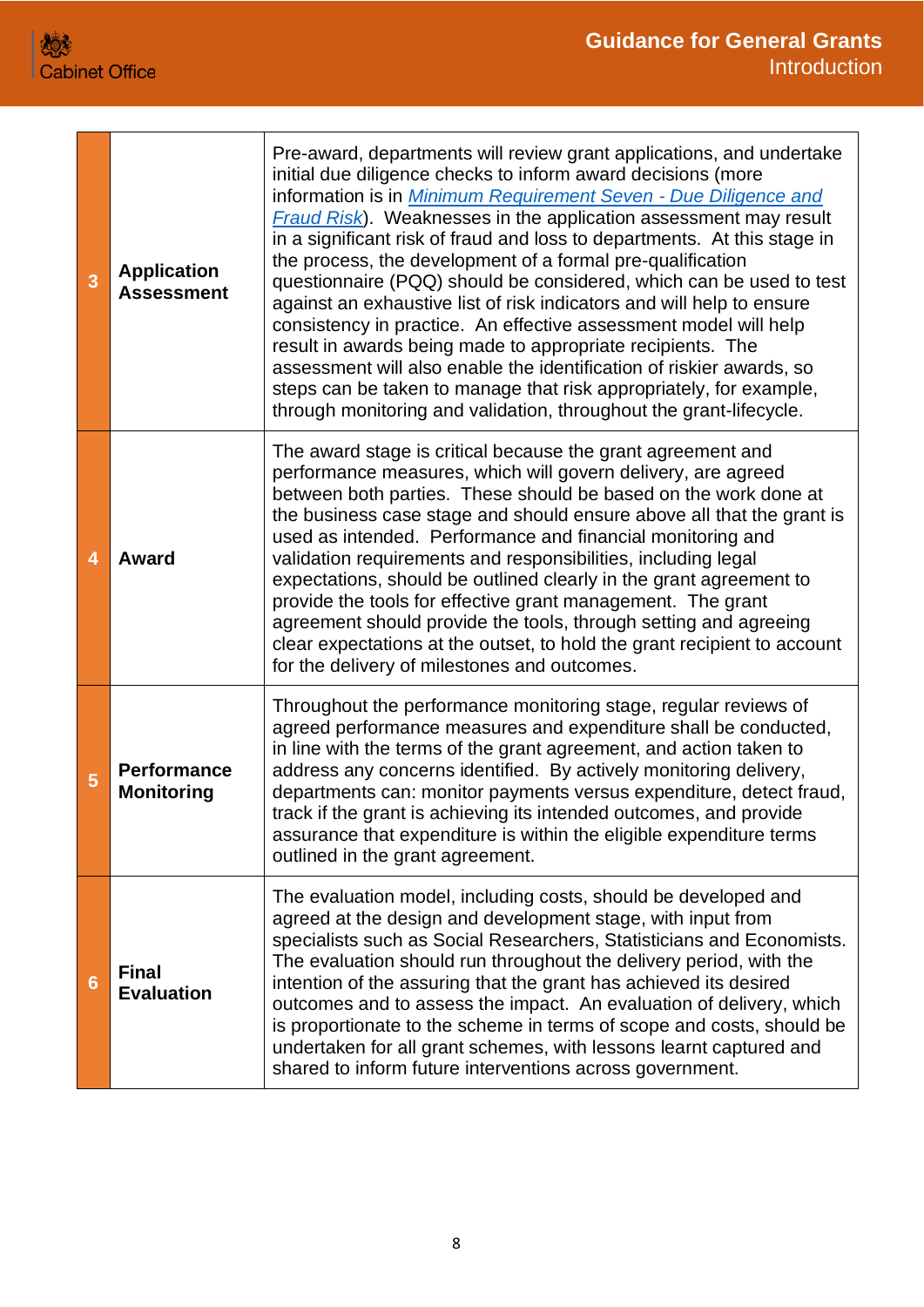#### <span id="page-8-0"></span>**Minimum Requirements across the General Grants Lifecycle**

12.There is a clear link between the ten minimum requirements and the six steps of the grants lifecycle, which is important for grant makers to consider throughout management of their grant(s). The following diagram shows how these align:



#### <span id="page-8-1"></span>**Accountabilities and Responsibilities**

13.The development of a grant scheme involves a number of people across various professions, depending on the complexity. The matrix below provides a broad overview of key roles in the management of general grants, and provides an example illustration of where accountability and responsibility could rest.

|                            | <b>Roles</b>   |             |                         |                         |                         |                         |                |                       |
|----------------------------|----------------|-------------|-------------------------|-------------------------|-------------------------|-------------------------|----------------|-----------------------|
|                            |                |             |                         |                         |                         |                         |                |                       |
| <b>Tasks</b>               | <b>SOR</b>     | Finance     | Commercial              | Policy/ALB              | Legal                   | <b>Audit</b>            | Economic       | Project<br>Management |
| GGIS*                      | $\overline{A}$ |             |                         | $\overline{\mathsf{R}}$ |                         |                         |                |                       |
| Policy<br>Development      | $\overline{A}$ | $\mathbf C$ | С                       | $\overline{\mathsf{R}}$ | Ć                       |                         |                |                       |
| CGAP: Referral /<br>Advice | $\overline{A}$ |             |                         | $\overline{\mathsf{R}}$ |                         |                         |                |                       |
| <b>Business Case</b>       | $\overline{A}$ | A           | С                       | Α                       | $\overline{A}$          |                         | $\overline{A}$ | А                     |
| <b>Grant Agreement</b>     | $\overline{A}$ | A           | $\overline{\mathsf{R}}$ | $\overline{\mathsf{R}}$ | $\overline{\mathbf{C}}$ | C                       |                |                       |
| Monitoring /<br>Assurance  | $\overline{A}$ | A           | C                       | $\overline{\mathsf{R}}$ |                         | $\overline{\mathbf{C}}$ |                |                       |
| Reporting                  | $\overline{A}$ |             |                         | $\overline{\mathsf{R}}$ |                         |                         |                |                       |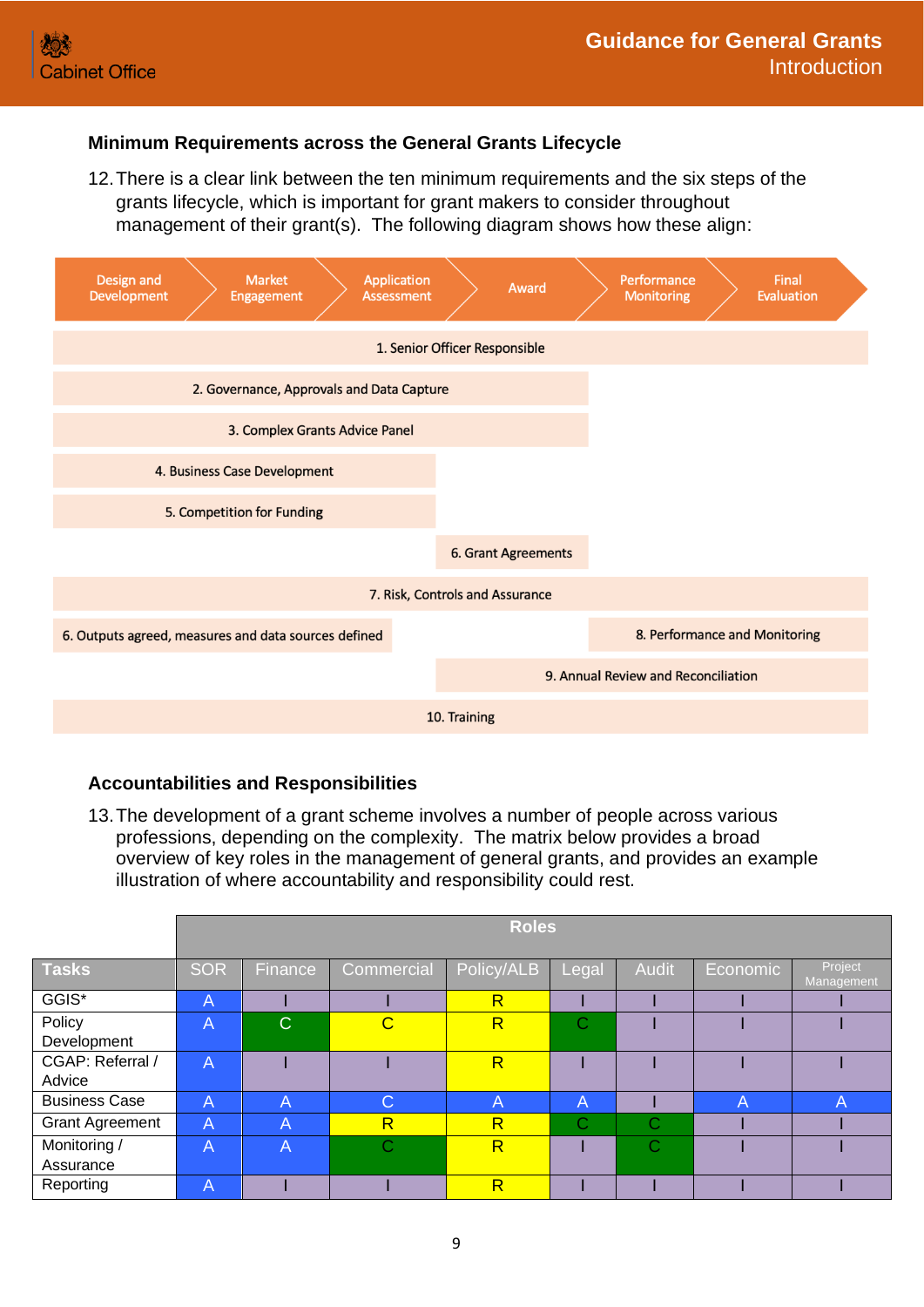

**Key:**  $R = Responsible$   $A = Accountable$   $C = Consider 1 - 1$   $R = Informed$ 

#### <span id="page-9-0"></span>**Application of the Grants Functional Standard and Minimum Requirements for Arm's Length Bodies (ALBs)**

- 14.Some departments have ALBs and other types of public bodies that carry out activities on their behalf. Usually, sponsor departments will have an agreed framework document, contract or memorandum of understanding with each ALB, which sets-out the nature of the relationship, the form of accountability, how the ALB is funded, and details of the activities the ALB will engage in. If an ALB or public body is awarding general grants that are themselves drawn from Exchequer funding, then the Grants Functional Standard shall apply management and administration of those schemes.
- 15.Moreover, sponsor departments are responsible for making sure, where applicable, that general grants administered via ALBs using Exchequer funding are compliant with the Grants Functional Standard and associated minimum requirements.
- 16.For more information on what constitutes an ALB (and other forms of public body) please review the guidance on [classification of public bodies.](https://www.gov.uk/government/publications/classification-of-public-bodies-information-and-guidance)
- 17.The annual Cabinet Office publication that lists the current ALBs can be accessed via GOV.UK. The most recent version can be found under the section on [public bodies](https://www.gov.uk/government/collections/public-bodies)  [reports.](https://www.gov.uk/government/collections/public-bodies)
- 18.Another (though less regularly updated) list that also includes other forms of public bodies is the ['Departments, agencies and public bodies' list.](https://www.gov.uk/government/organisations)

## <span id="page-9-1"></span>**Grants Pipeline Control Framework**

- 19.The Grants Pipeline Control Framework was introduced from April 2021 and is applicable to all Exchequer funded government grants. The aim of the Control is to increase the visibility of all categories of government grants at an earlier stage, and to enable the identification of an appropriate intervention and support model for grant making organisations involved in the development of government general grant schemes.
- 20.The Control forms part of the suite of Cabinet Office spending controls and is intended to help the Government Grants Management Function and government grant making organisations work together to ensure that general grants administration is compliant with the Grants Functional Standard and associated minimum requirements, and to enable the identification of high-value, high-risk, novel, contentious or repercussive schemes, to allow expert advice and support to be focused where it will make the most difference. Process guidance supporting the administration of the framework is published on the [grants Centre of Excellence](https://gcoe.civilservice.gov.uk/)  [\(CoE\).](https://gcoe.civilservice.gov.uk/)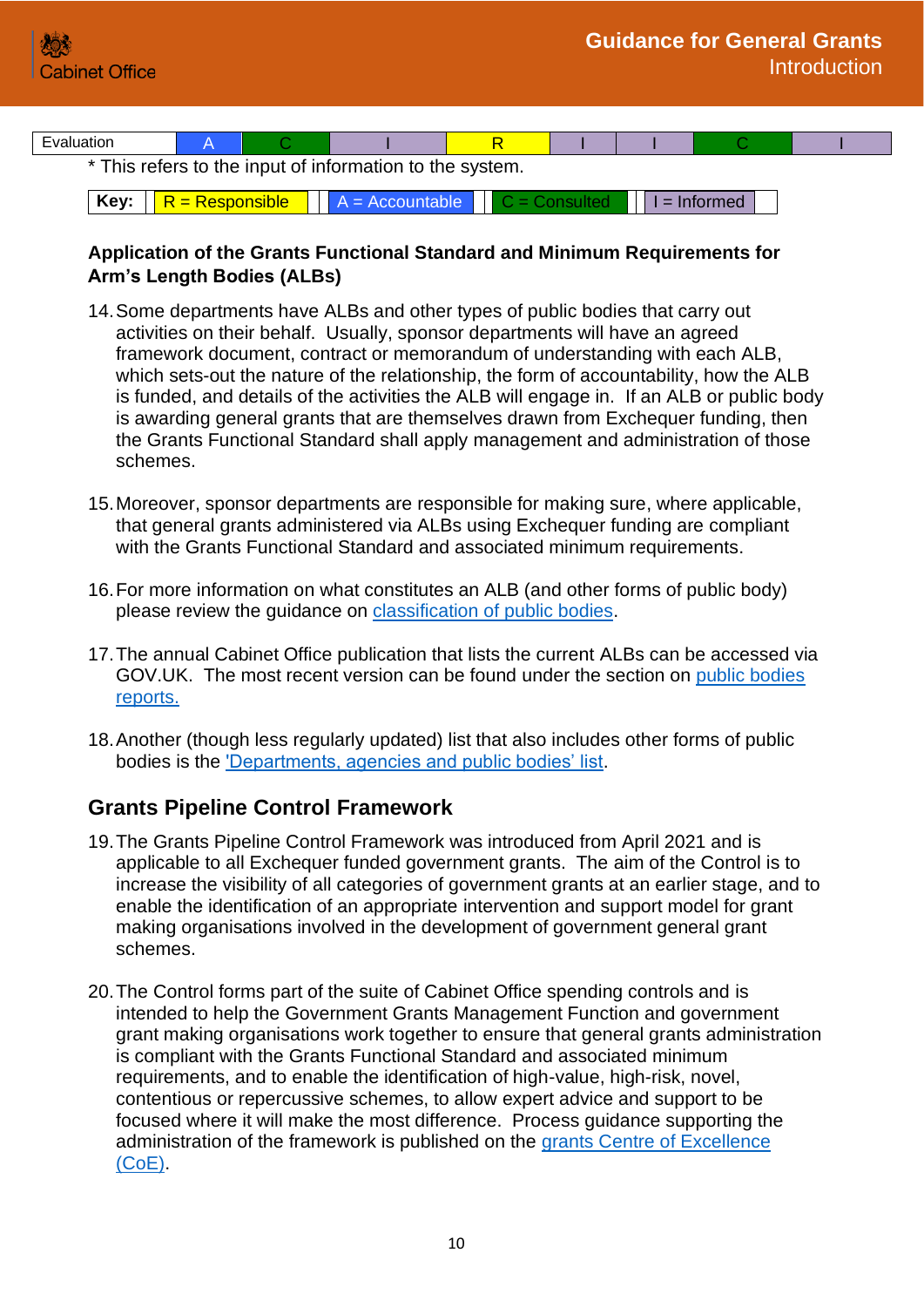# <span id="page-10-0"></span>**The Public Sector Equality Duty**

21.In developing new grant schemes, government grant making organisations should have regard to the requirements of the Public Sector Equality Duty, which ensures that all public bodies play their part in making society fairer by tackling discrimination and providing equality of opportunity for all. A quick start guide can be found on GOV.UK: [https://www.gov.uk/government/publications/public-sector-quick-start-guide](https://www.gov.uk/government/publications/public-sector-quick-start-guide-to-the-public-sector-equality-duty)[to-the-public-sector-equality-duty](https://www.gov.uk/government/publications/public-sector-quick-start-guide-to-the-public-sector-equality-duty)

## <span id="page-10-1"></span>**The Government Grants Centre of Excellence (CoE)**

*"The launch of the* [grants Centre of Excellence \(CoE\)](https://gcoe.civilservice.gov.uk/) *marks a step forward as we seek to reduce risk and improve the effectiveness of grant funding across government. The CoE can help build the capability we need to manage grants effectively across government, supported by our financial leaders."*

#### <span id="page-10-2"></span>**What is the Centre of Excellence?**

The [grants Centre of Excellence \(CoE\)](https://gcoe.civilservice.gov.uk/) provides public servants involved in the development of government grants with access to support, best practice guidance, products, toolkits and training. The CoE's content is reviewed regularly and is developed in partnership with departments and Arm's Length Bodies (ALBs), to ensure a good fit with local policy and practice. You can register for access to the CoE if you are from a recognised government department or ALB.

#### <span id="page-10-3"></span>**Key benefits:**

- **providing a focal point for departments on central policy**: with a focus on improving grant award and administration in line with government objectives to increase efficiency, improve effectiveness and reduce losses from fraud and error;
- **raising standards**: supporting appropriate proportionate practice to raising standards as required for grant schemes across government;
- **building resilience**: sharing access to best practice and learning from evaluations, across departmental boundaries;
- **increasing efficiency**: in the use of government resources through central access to guidance leading to a consistent and proportionate approach to the design and development and administration of government grant schemes;
- **coordinating and focusing activity**: the development of supporting products, provision of expert advice and sharing of best practice – seeking input from and reaching a wider audience; and
- **integrated and effective working**: between finance, policy and commercial colleagues to ensure a rigorous and expert approach, which maximises value for money.

# <span id="page-10-4"></span>**Additional Priorities**

#### <span id="page-10-5"></span>**Code of Conduct**

22.In the management of grant funding, all government grant making organisations are expected to demonstrate the highest standards of professional conduct and to take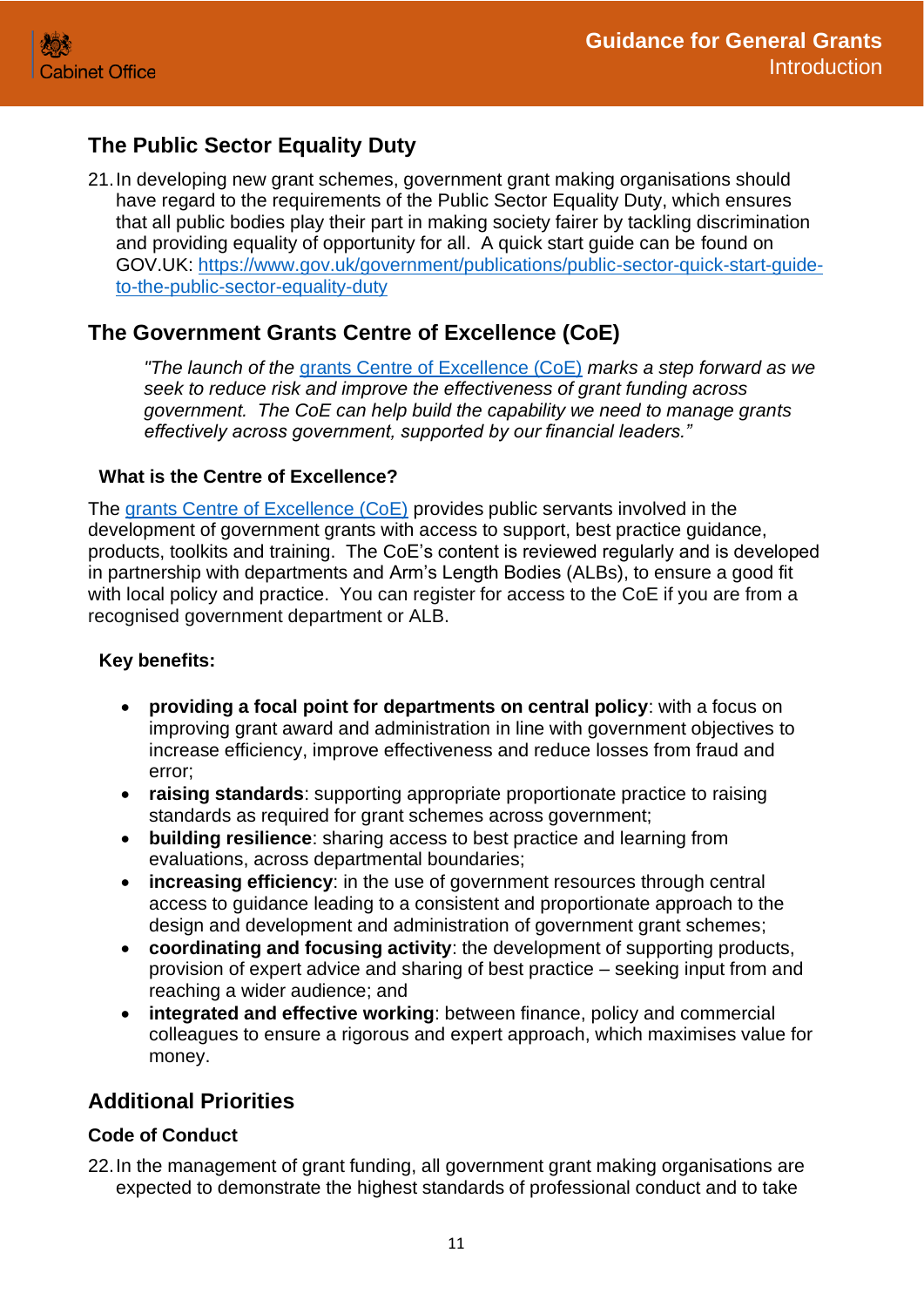into consideration the public interest. Ethical behaviour plays a vital role in ensuring public trust in grants management and in upholding the reputation of government.

- 23.It is important to ensure that public money is not awarded to recipients that fall short of the ethical standards that departments require of them when carrying out the activities being funded. Grant making organisations are encouraged to make the necessary checks on potential recipients to ensure they have in place processes to safeguard against ethical issues such as: misuse of funds, conflicts of interest, environmental issues, or ensuring that vulnerable adults and children are protected. To address this, a [Code of Conduct for grant recipients](https://www.gov.uk/government/publications/supplier-code-of-conduct) has been developed.
- 24.The Code of Conduct for government grant recipients is aligned to the equivalent [Code of Conduct](https://www.gov.uk/government/publications/supplier-code-of-conduct) for suppliers. The code sets out the expectations in terms of ethical and professional behaviour that the government places on grant recipients. It covers the behaviours which the government expects of a grant recipient and what a grant recipient can expect from government. Although the code itself does not have specific legal effect, it is given a legal basis within individual government grant agreements.
- 25.The Code of Conduct for Grant Recipients is split across three key areas, each with various sub headings:

| <b>Employees / Service Users</b>                                                                                   | <b>Business Partners</b>                                                                                                                                                                                                                                                                                | <b>Standards of Behaviour</b>                                                                                                                                                                                     |
|--------------------------------------------------------------------------------------------------------------------|---------------------------------------------------------------------------------------------------------------------------------------------------------------------------------------------------------------------------------------------------------------------------------------------------------|-------------------------------------------------------------------------------------------------------------------------------------------------------------------------------------------------------------------|
| <b>Respectful treatment</b><br>$\bullet$<br><b>Professional behaviour</b><br>Interacting with vulnerable<br>groups | • Risk management<br>Continuous improvement<br>$\bullet$<br>End-to-end delivery<br>$\bullet$<br>Value for money<br>$\bullet$<br>Reputation and conflicts of<br>$\bullet$<br><i>interest</i><br>Cyber security and<br>$\bullet$<br>confidentially<br>Environmentally<br>$\bullet$<br>sustainable funding | <b>Ethical behaviour</b><br>$\bullet$<br><b>Counter fraud and</b><br>$\bullet$<br>corruption<br>• Treatment of agents,<br>partners, intermediaries<br>and subcontractors<br>Transparency<br>Social responsibility |

#### <span id="page-11-0"></span>**Government Commercial Function**

- 26.It is important to understand the differences between grant funding and contract procurement. One key consideration in deciding which mechanism is appropriate to the delivery of a policy, is whether or not the department is purchasing a product or service, or if it is supporting an activity which aligns with departmental policy for the public good. There are other differences, ranging from compliance with procurement rules, to the treatment of VAT, all of which will impact on whether grant funding or contract procurement is the best funding option.
- 27.As well as differences, there are also many similarities between the general grant and commercial contracting processes. Commercial practice is well established, so it is recommended that grant makers work with their colleagues in the Commercial